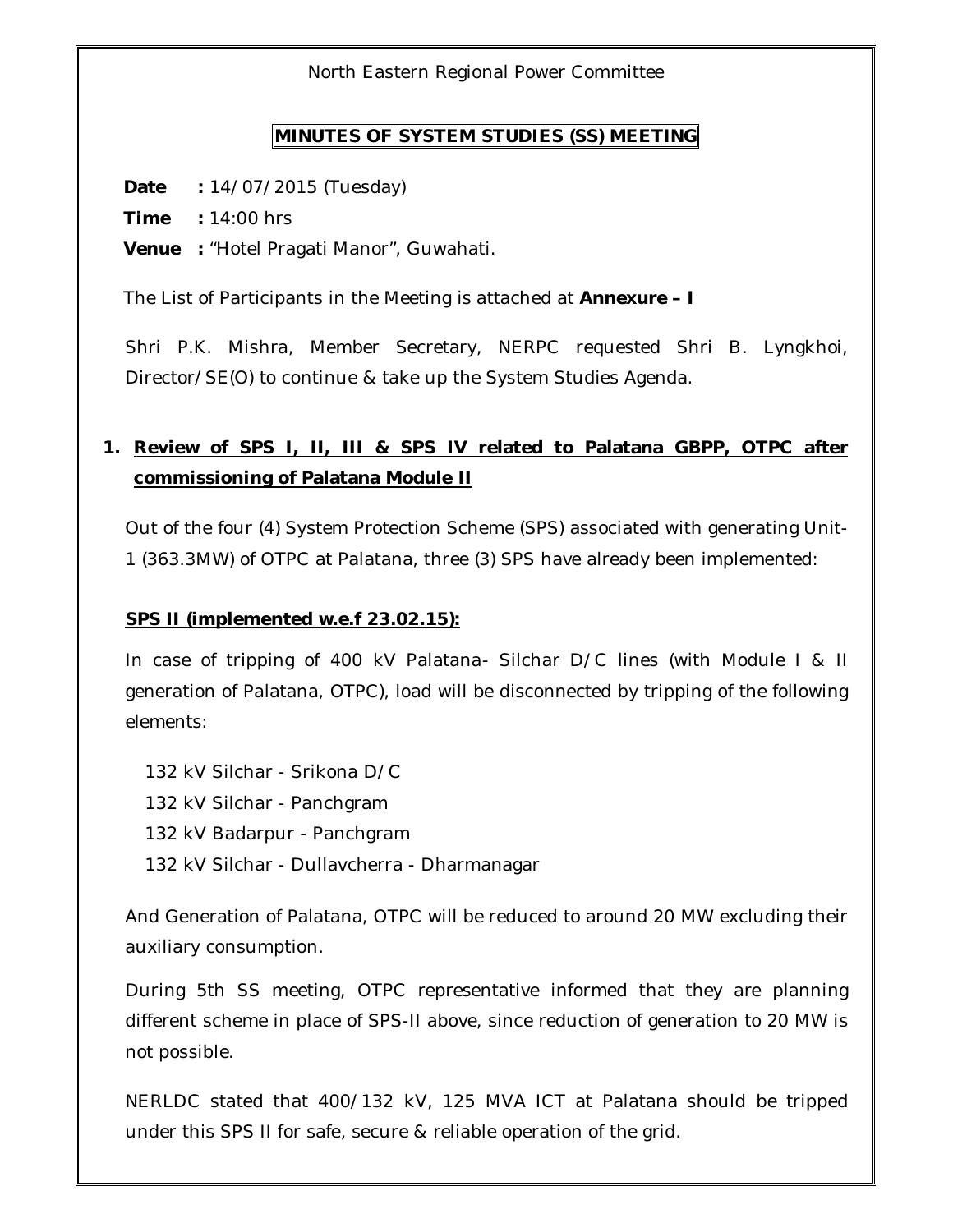After detailed deliberation, the Sub-committee requested OTPC to give the detail presentation about the scheme proposed by them in the next meeting for further discussion. OTPC agreed.

## *Deliberation of the sub-Committee*

DGM, OTPC informed during the 111st OCC meeting that the new scheme planned by them has just been sent to NERLDC/NERPC during the meeting. He requested NERLDC/NERPC to check the scheme and give the comments/observations so that the same can be finalized by them.

Since no representative from OTPC was present in this meeting, the sub-committee suggested to discuss the issue in the 111th OCC meeting.

During 111st OCC meeting, DGM, OTPC informed that the new scheme planned by them will be sent to NERLDC & NERPC by **31.07.15** 

## *The Sub-committee noted as above.*

### *Action: NERLDC/NERPC*

NERLDC informed that since Palatana is now generating more than 500 MW, SPS I, & SPS IVI associated with Palatana, OTPC are to be renewed & redesigned:-

## **SPS I (implemented w.e.f 14.09.13):**

In case of tripping of Module I & II of Palatana, OTPC, load disconnection is to be enhanced.

## **SPS IV (implemented w.e.f 23.02.15):**

In case of tripping of 400 kV Silchar – Byrnihat & 400 kV Silchar- Azra lines (without generation of Palatana, OTPC), load disconnection is to be enhanced.

Study results carried out by NERLDC is attached in *Annexure -1 (a, b, c & d).*

## *Deliberation of the sub-Committee*

SE(O) informed that present load disconnection is around 80MW during off-peak and 130MW during peak. He enquired from NERLDC the new quantum load disconnection proposed by them.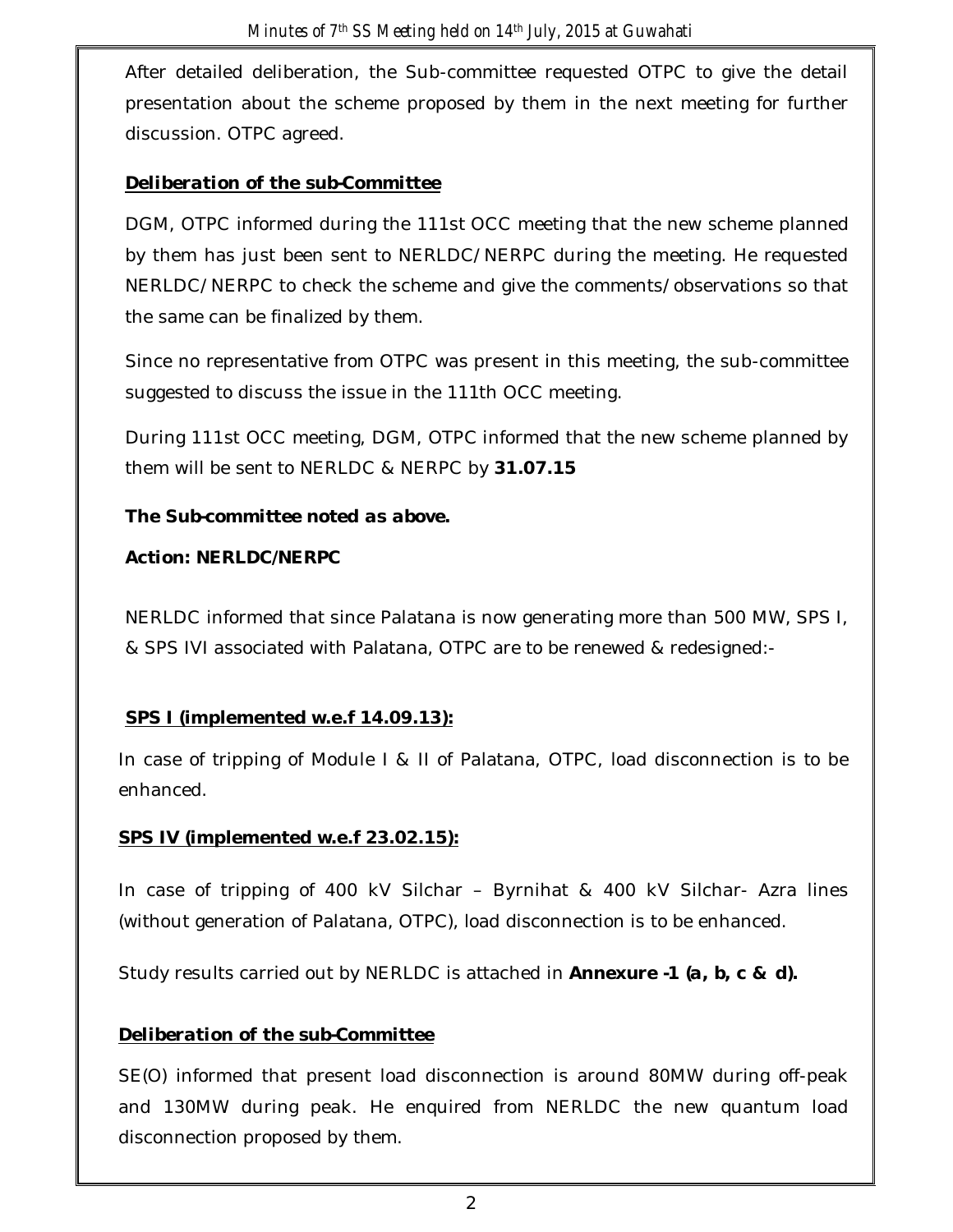DGM (SO-II), NERLDC informed that the new enhanced load is around 180 MW/130 MW in both peak/off-peak which is required for safety, secure & reliable operation of the grid.

NERLDC gave presentation on enhancement of load shedding through SPS I/SPS IV related to tripping of Palatana machines. DGM (SO-II), NERLDC informed that Palatana is generating more than 550 MW. In case of tripping of Palatana machine with more than 550 MW generation, SPS I / SPS IV related load disconnection amount is not sufficient for safe, secure & reliable grid operation. It is required to enhance SPS I / SPS IV related load disconnection. SPS I / SPS IV related load disconnection may be enhanced if 132/33 kV, 2x50 MVA transformers at Silchar & 132 kV Aizwal – Lungmual line also disconnected through these SPS.

P&E, Mizoram informed that 132 kV Aizwal – Lungmual line may be opened through SPS I / SPS IV in case of tripping of Palatana machines.

MSPCL is requested to connect radial load of around 35 MW at 132/33 kV, 2x50 MVA transformers at Imphal. NERTS, POWERGRID was requested to explore the implementation of SPS I / SPS IV based load disconnection through these elements also.

AGM, LDC, AEGCL suggested to disconnect the ICT at Silchar instead of increasing the number of feeders to be disconnected and this requires many wiring activities and the scheme may not work properly during real time contingency.

All members agreed to the proposal of Assam and members requested NERLDC to carry out the system study for above proposal. Members also requested NERTS to check the alternate feasibility for additional wiring in case load enhancement by disconnecting at Imphal S/S & Luangmual S/S of POWERGRID is required.

DGM (AM) stated that feasibility report above will be sent shortly to NERLDC/NERPC.

*The Sub-committee noted as above. Action: NERLDC/NERPC & NERTS, POWERGRID*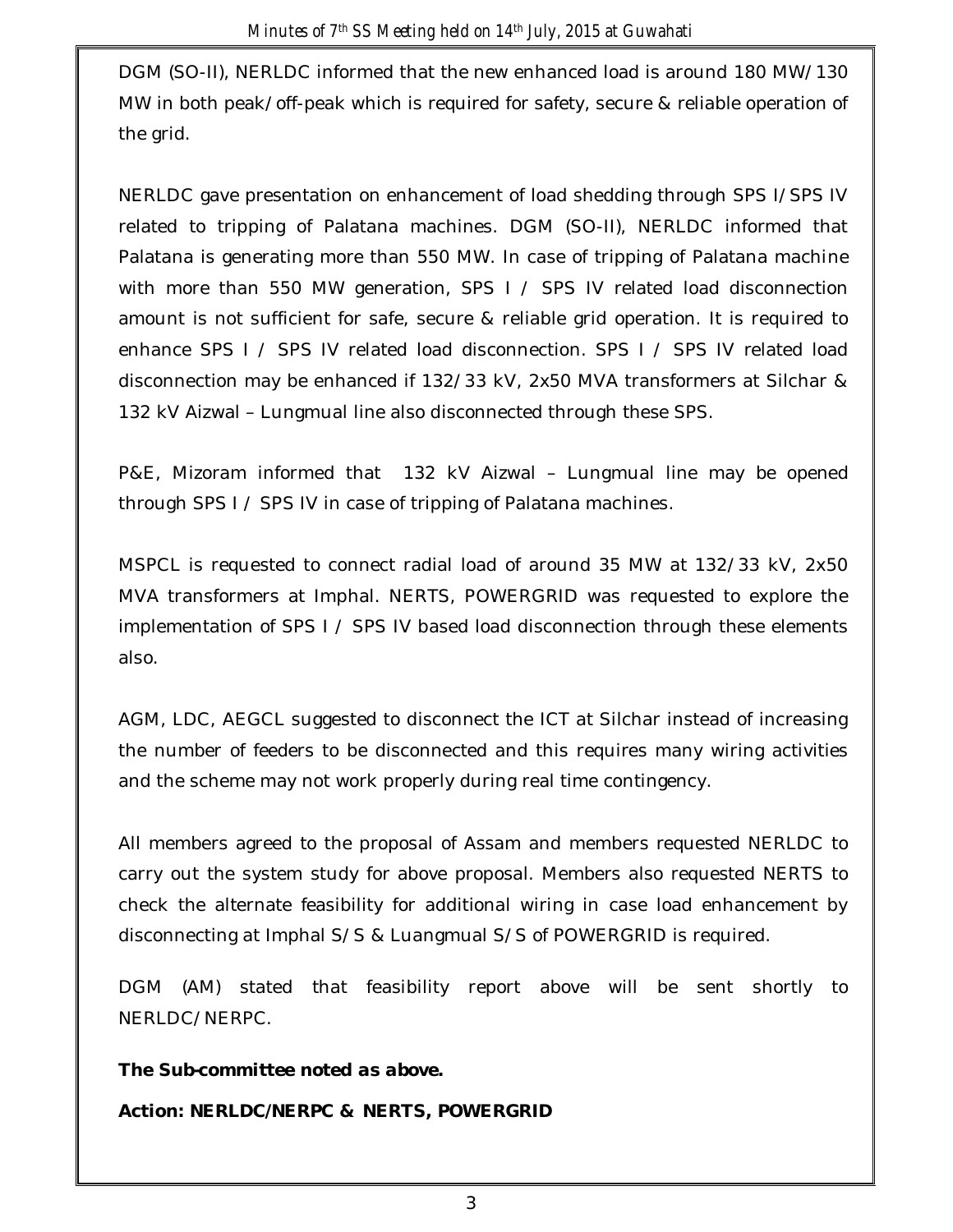## **2. SPS based load disconnection in case of overloading of 220 kV Salakati – BTPS- I line/II line:**

In case of tripping of 400 kV Bongaigaon – Azara & 400 kV Bongaigaon –Byrnihat lines, 220 kV Salakati – BTPS I line / II line may be overloaded and tripped. In case of tripping of this line Capital area of Guwahati, Dhaligaon area of Assam & Nangalbibra area of Meghalaya, North Bengal & Bhutan system may be collapsed.

To safe, secure & reliable operation of these areas of NER, SPS is to be designed for load disconnection in these areas.

Assam stated that Dhaligaon load needs to be kept in radial mode and Bhutan load through 132 kV Rangia – Deothang S/C must not be affected.

During the 6<sup>th</sup> SS meeting, Assam informed that above scheme as suggested is agreeable to them and the scheme would be implemented by 21.06.2015. Necessary shutdown for carrying out the above work has been proposed already. The status will be intimated in the next meeting.

#### *Deliberation of the sub-Committee*

AEGCL informed that 132 kV BTPS-Dhaligaon I & II lines will be opened through the SPS in case of more than 600 A current flow from Salakati to BTPS of 220 kV Salakati –BTPS I line or 220 kV Salakati –BTPS II and this Scheme was implemented by them on 23.06.15

Further, Assam informed that three SPS including this SPS have been implemented by them in their State.

The Sub-committee appreciated the initiative taken by AEGCL in this regard and requested AEGCL to send the detailed scheme of these SPS including schematic diagram to NERLDC/NERPC by 31.07.15.

The Sub-committee requested MePTCL to send the detailed scheme of their SPS including schematic diagram to NERLDC/NERPC by 31.07.15.

The Sub-committee also requested AEGCL & MePTCL to send details of SPS which are under implementation by 31.07.15.

*The Sub-committee noted as above. Action: AEGCL & Me. PTCL*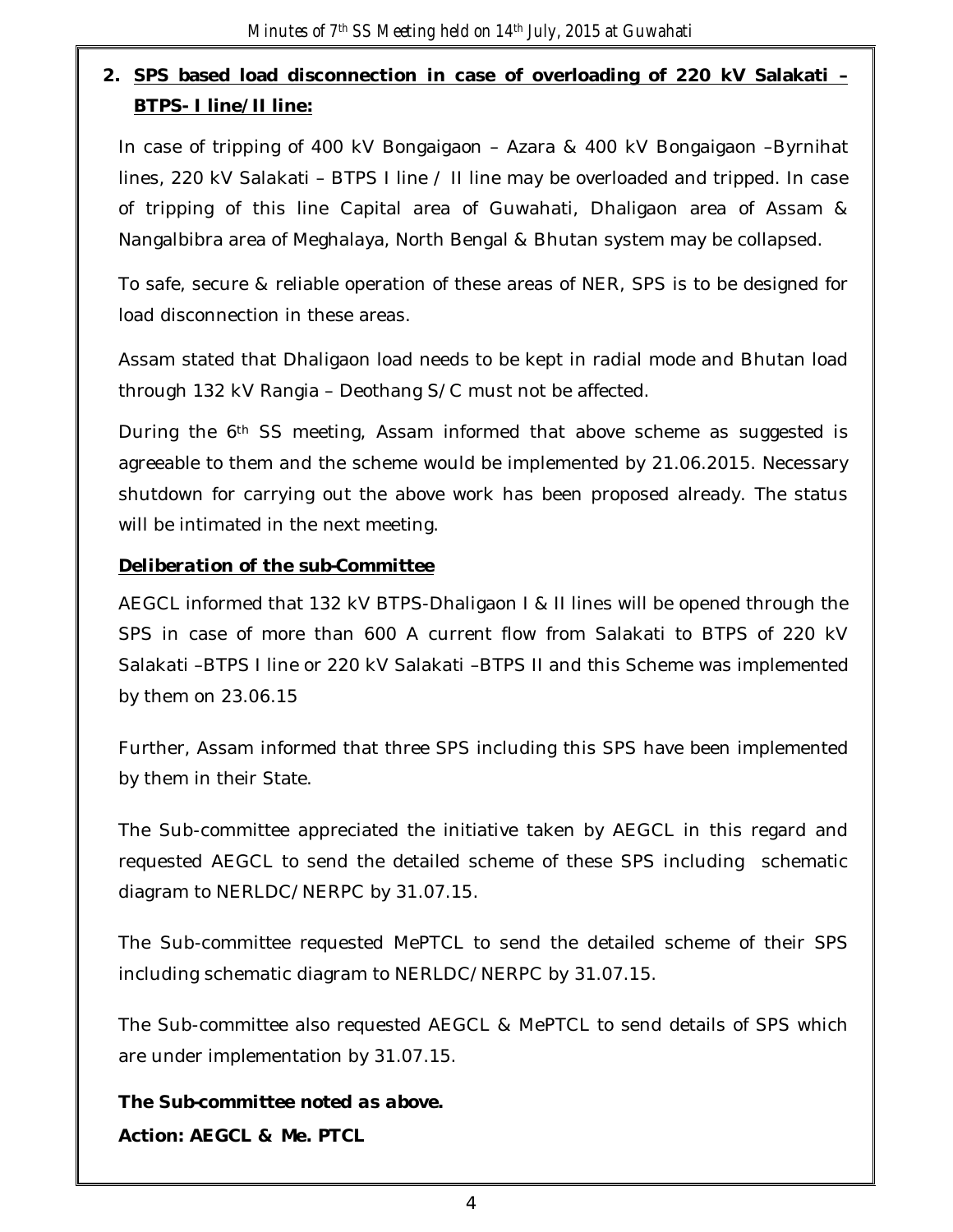## **3. SPS based generation reduction of AGTPP in case of tripping of 132 kV AGTPP – Kumarghat line**

It has been observed from study results that after commissioning of Palatana 2nd Module, Monarchak Unit I & II and AGTPP Unit 5 & 6, 132 kV AGTPP – Kumarghat, 132 kV Monarchak – Udaipur, 132 kV Baramura – Teliamura & 132 kV Teliamura-Ambassa lines will be highly loaded.

In case of tripping of 132 kV AGTPP - Kumarghat line, following lines will be overloaded:-

- 1. 132 kV Monarchak Udaipur : 72 MW
- 2. 132 kV Dhalabil Agartala : 84 MW
- 3. 132 kV Dhalabil Kamalpur : 79 MW
- 4. 132 kV Baramura Teliamura : 88 MW
- 5. 132 kV Teliamura Ambassa : 86 MW
- 6. 132 kV PK Bari Kumarghat : 92 MW
- 7. 132 kV PK Bari Ambassa : 81 MW
- 8. 132 kV PK Bari Kamalpur : 76 MW

During 6th SS Meeting, NEEPCO once again informed that above scheme would be implemented by 25.06.2015 i.e. before synchronization of STGs and the status will be intimated in the next meeting.

#### *Deliberation of the sub-Committee*

NEEPCO informed that SPS related generation reduction of AGTPP would be implemented by them before trial operation of STG II of AGTPP.

*The Sub-committee noted as above.*

*Action: NEEPCO & NERTS, POWERGRID*

## **4. SPS at Silchar.**

During meeting held on 06.04.2015, DGM (SO-II), NERLDC informed that Silchar is very important station in Southern Assam part of NER Grid and after termination of 132 kV Silchar – Imphal (PG) D/C lines, loading of 2x200 MVA, 400/132 kV Silchar ICTs has increased and persistent violation of N-1 condition was observed during peak hours. In case of overloading & tripping of any ICTs at Silchar during peak hours, there may be cascade tripping of transmission elements of this part of NER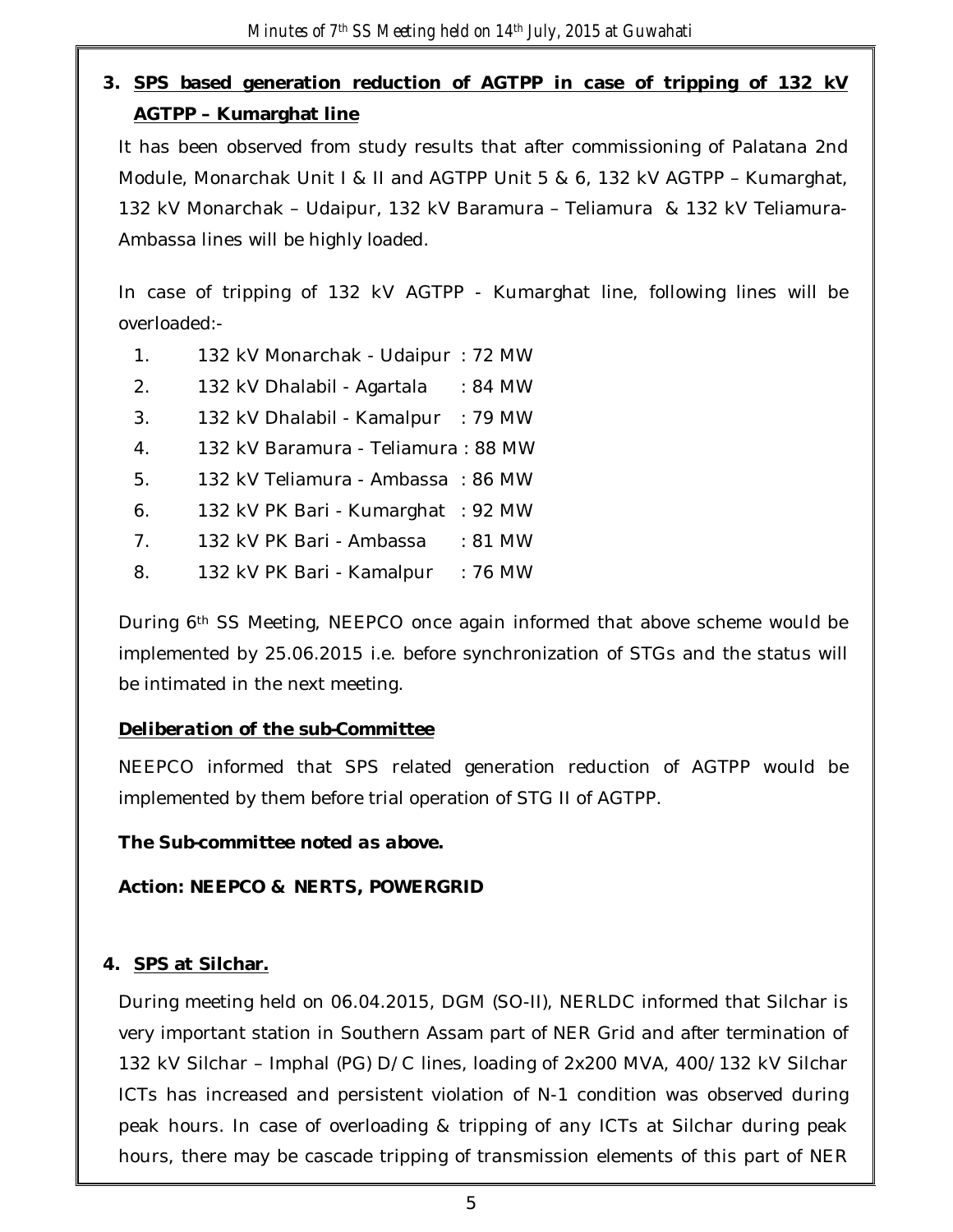and grid disturbance may occur in this part of NER. As more 132 kV lines from 132 kV Silchar (PG) substation are expected to connect load centers in Tripura, Mizoram, the loading of Silchar ICTs are expected to increase further.

He suggested to have one more SPS at Silchar and that the current SPS based load shedding associated with SPS related to Palatana unit tripping may be extended to Silchar substation such that load is disconnected automatically in case of tripping of any ICT at Silchar.

The Sub-committee requested NERLDC to carry out the system study and so that the proposed SPS at Silchar can be discussed further.

DGM (AM), NERTS informed that above scheme would be implemented within May, 2015.

During 6th SS Meeting, DGM (AM), NERTS informed that Alsthom engineers is expecting to arrive at site shortly and the work is likely to be completed soon. The current status and the same will be intimated to NERPC/NERLDC.

### *Deliberation of the sub-Committee*

DGM (AM), NERTS, POWERGRID informed that SPS related to load disconnection in case of tripping of 400/132 kV, 200 MVA ICT at Silchar was implemented by them on 29.06.15.

The Sub-committee appreciated NERTS for successful implementation of the scheme and the requested them to send the detailed scheme of the SPS including schematic diagram to NERLDC/NERPC by 31.07.15.

*The Sub-committee noted as above. Action: NERTS, POWERGRID*

## **5. Installation of Reactor at Rangandai HEP.**

During 4th SS meeting, DGM (SO-II), NERLDC informed that on several occasions NER grid experiencing very high voltage condition during off-peak hours resulting in opening of numbers of 400 kV circuits to contain over voltage especially at RHEP. 400 kV Balipara- RHEP D/C link is operated through single circuit only in most of the time sacrificing reliability of the system. Similar is the condition in other corridors including IR link. To address the problem, conversion of line reactors as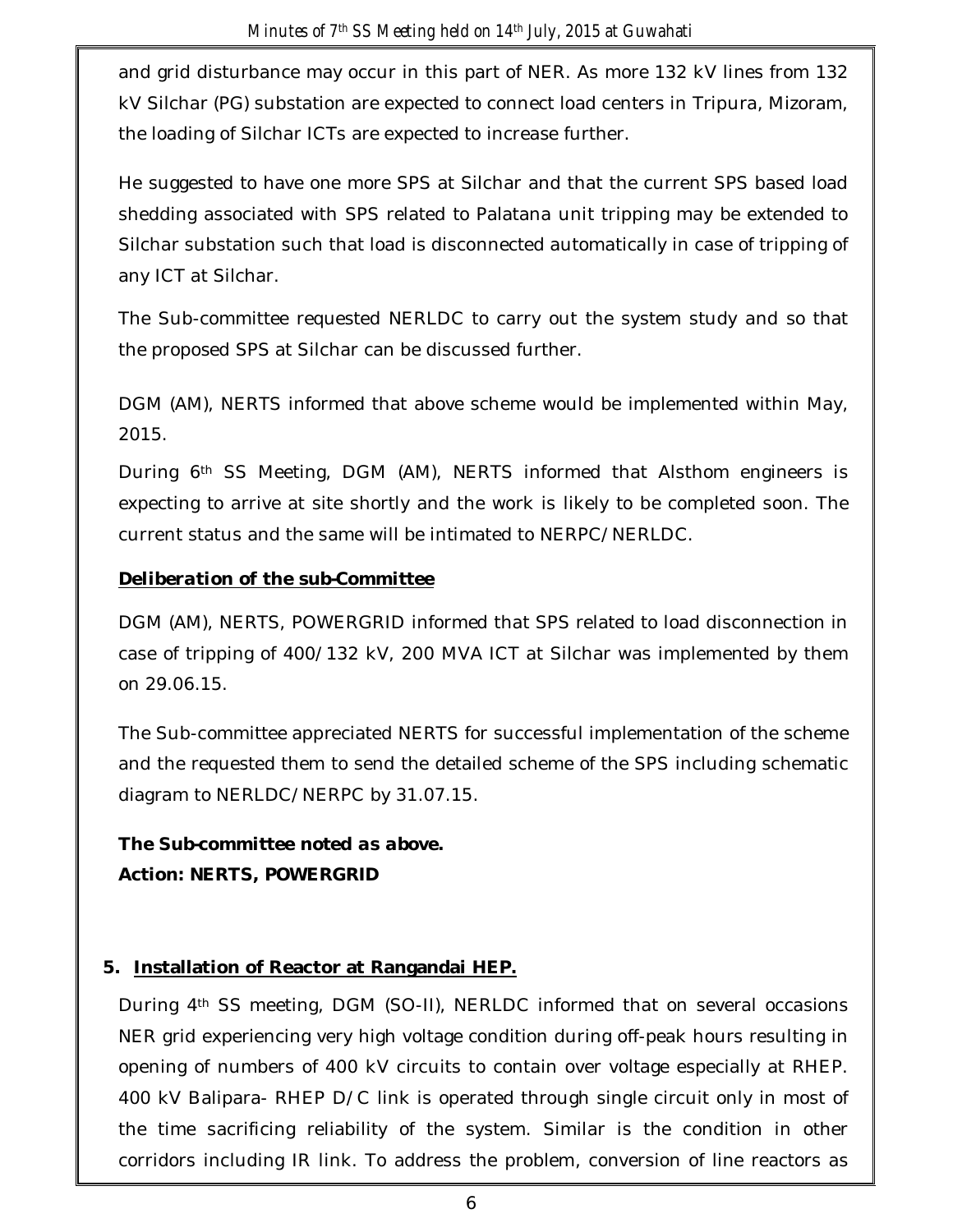Bus reactors for 400 kV Bongaigaon-Balipara D/C line and installation of additional bus reactors at Balipara have been proposed.

In addition to this, one bus reactor of at least 50 MVAR capacity is required to be installed at RHEP so that over voltage problem can be solved

During 5th SS Meeting, SE(O) informed that communication from NEEPCO on the above issue has been received and after examining thoroughly by them, they have suggested the possibilities which is reproduced as below:

- 1. **Option-1**:- Possibility for installation of bus reactor at 400 kV/ 132kV switchyard has been examined. As per the preliminary study under present site condition, there is a possibility to accommodate one reactor at 400kV switchyard by way of extension of bus towards hill side. However, it will require cutting/ leveling of hillock, providing protection wall, diversion of road, drains, fencing etc.
- 2. **Option-2**:- RHEP units cannot be run in synchronous condenser mode because provision for the same is not available in the present scheme and lots of modifications including piping works shall be necessitated.
- 3. **Option-3**:-Loading of bus reactor in Tertiary of ICTs is also not feasible; because those are very old ICTs and failed earlier also and put in service after repairing.
- 4. NEEPCO is assisting the grid operator to counter the over voltage problem at RHEP by way of putting the 400 kV line reactor at bus whenever required. However, I would like to inform you that this operation is done through isolators as switching breakers are not available. The then Member Secretary, GM, NERLDC, POWERGRID representatives visited the site in 2007 and the idea may dropped and necessary modification was done at Balipara. The operation through isolators in present scenario involves risks for the operators and detrimental to the equipment like isolators as well. Probably, the present arrangement is not at all advisable.

During 6th SS Meeting, DGM (AM), NERTS stated that the installation of new reactor will take more than two years meanwhile many ongoing projects will get commissioned and so, the requirement of reactor may be reviewed. DGM (SO-2), NERLDC informed that the reactor will be required in long term also. Accordingly, DGM (AM), NERTS stated that in such case the matter may taken up to next standing committee meeting for necessary approval. However, in such case, NEEPCO has to inform the availability of space for installation of reactor.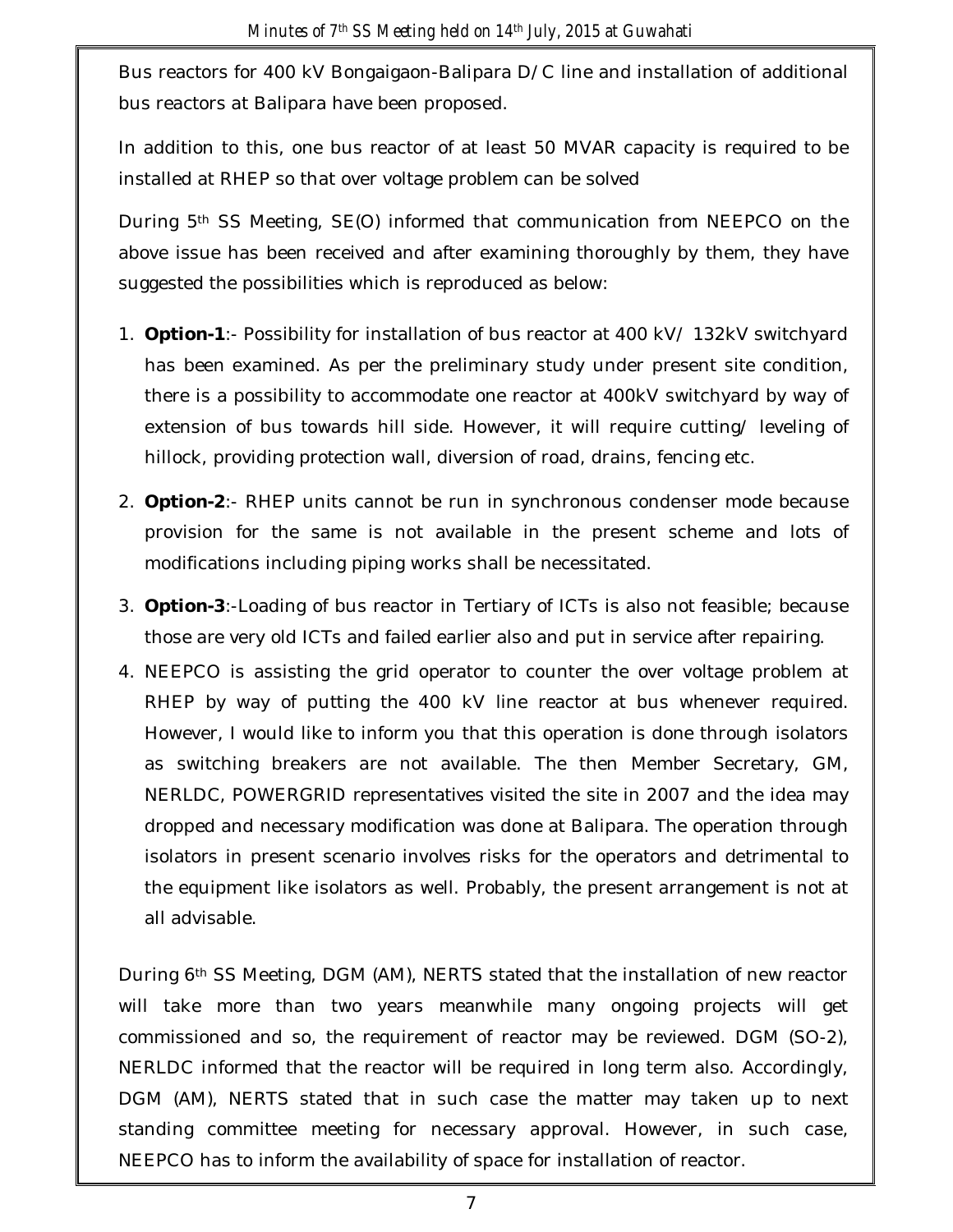Further, it was also discussed that for immediate measure to contain overvoltage NEEPCO should carry switching operation of existing Reactors.

### *Deliberation of the Sub-Committee*

After detailed deliberation, the Sub-committee requested NEEPCO to put up the agenda item to Standing Committee of CEA so that necessary approval can be taken up in the next TCC/RPC meeting. Meanwhile, the Sub-committee also requested NERLDC to carry out the system studies if installation of reactor at Ranganadi is required in future to contain the over voltage.

### *The Sub-committee noted as above.*

### *Action: NEEPCO & NERLDC*

## **6. Implementation of islanding scheme in NER**

During the 94thOCC meeting, the committee had decided the following islanding scheme and associated frequencies levels for creation of islands in NER:

| SN | <b>Islanding Scheme</b>                                                                                                                                                                                                                                                                                                                      | Lines required to be<br>opened                                                                                                                                                                         | <b>UFR</b><br>Location                                             | Implementing<br>Agency |
|----|----------------------------------------------------------------------------------------------------------------------------------------------------------------------------------------------------------------------------------------------------------------------------------------------------------------------------------------------|--------------------------------------------------------------------------------------------------------------------------------------------------------------------------------------------------------|--------------------------------------------------------------------|------------------------|
| 1  | <b>ISLAND AT 48.80 Hz</b><br>with 500 ms delay:<br>Island comprising of<br>generating units<br>0f<br>AGBPP (Gas), NTPS<br>(Gas) & LTPS (Gas)<br>and loads of Upper<br>Assam<br>system<br>&<br>(Ar.<br>Deomali<br>area<br>Pradesh)<br><b>Total</b><br>Generation:<br>380-400MW<br>and<br>(off<br><b>200MW</b><br>load:<br>peak)-300MW (peak)] | 220 kV New Mariani<br>(a)<br>$(PG) - AGBPP$                                                                                                                                                            | UFR-1<br>[At New Mariani<br>(PG)                                   | <b>PGCIL</b>           |
|    |                                                                                                                                                                                                                                                                                                                                              | 220 kV Mariani -<br>(b)<br>Misa<br>220 kV Mariani -<br>(c)<br>Samaguri<br>(d)<br>132 kV Mokukchung                                                                                                     | UFR-2<br>[At Mariani,<br>Samaguri of<br>AEGCL]                     | <b>AEGCL</b>           |
|    |                                                                                                                                                                                                                                                                                                                                              | - Mariani<br>(e)<br>132 kV Dimapur<br>(PG) - Bokajan                                                                                                                                                   | UFR-3<br>[At Dimapur<br>(PG)                                       | <b>PGCIL</b>           |
|    |                                                                                                                                                                                                                                                                                                                                              | (f)<br>Generators to be<br>desynchronized for<br>reduction of generation<br>[if Generation > Load in<br>the islanded pocket]                                                                           |                                                                    |                        |
|    |                                                                                                                                                                                                                                                                                                                                              | (g)<br>De-synchronization /<br>isolation of one GT and one<br>ST from each of two<br>modules of AGBPP, which<br>are in operation, leading to<br>reduction of generation of<br>about 80-90 MW [i.e each | At AGBPP<br>[UFRs<br>0f<br>line bays &<br>Generator to be<br>used] | <b>NEEPCO</b>          |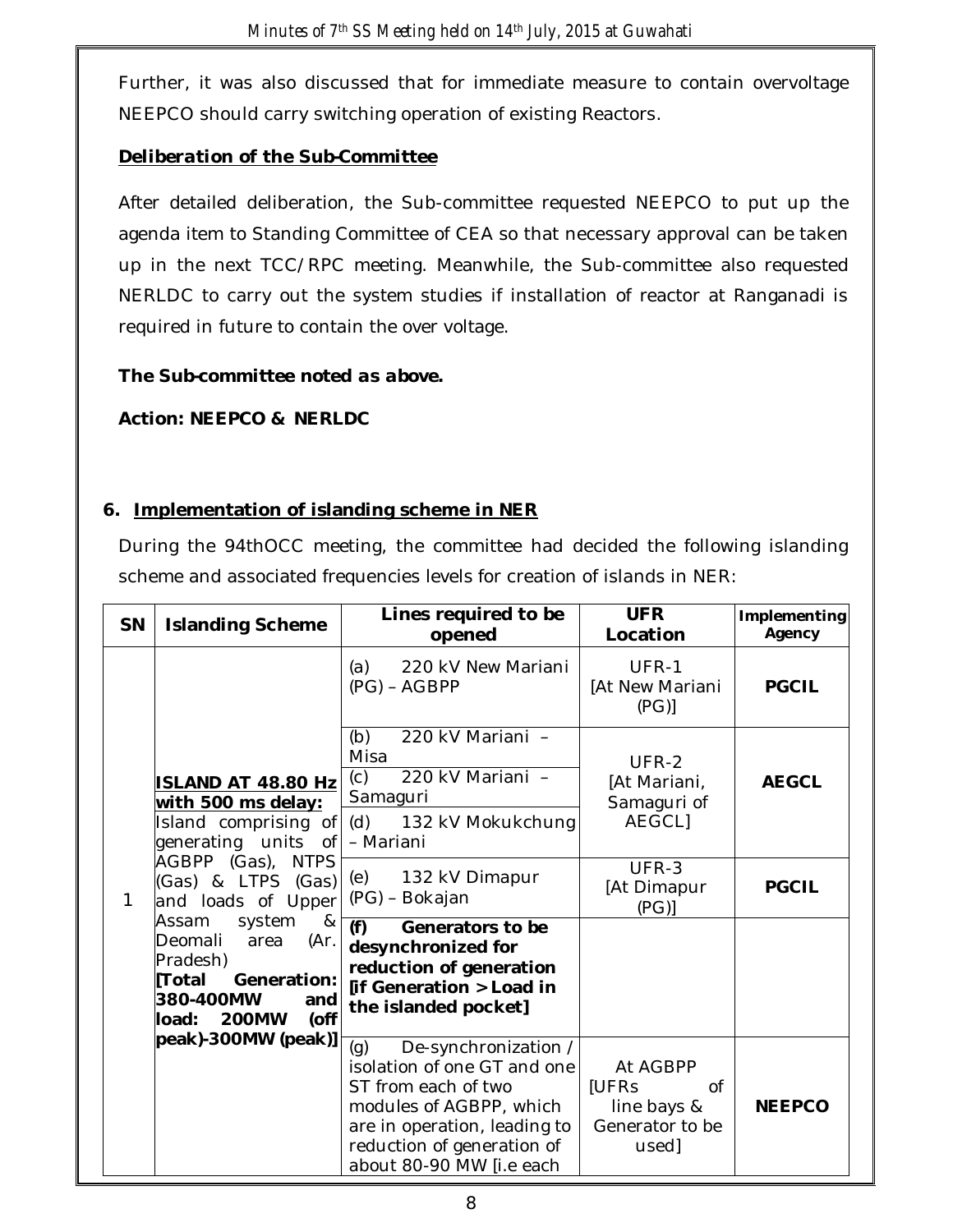|                |                                                                                                                                                                                                                                                            | module will contribute to<br>reduction of about 40-45<br><b>MW</b><br>(GT:30MW+ST:15MW)].<br>Lines required to<br>(h)<br>be opened for load<br>shedding of 30MW (off-<br>peak) and 50MW (peak)<br>[if load > generation in<br>the islanded pocket] |                                             |              |
|----------------|------------------------------------------------------------------------------------------------------------------------------------------------------------------------------------------------------------------------------------------------------------|----------------------------------------------------------------------------------------------------------------------------------------------------------------------------------------------------------------------------------------------------|---------------------------------------------|--------------|
|                |                                                                                                                                                                                                                                                            | 132kV Tinsukia -<br>(i)<br>Ledo S/C line (at 48.7Hz<br>instantaneous).                                                                                                                                                                             | <b>UFR</b><br>[At<br><b>Tinsukia</b> ]      | <b>AEGCL</b> |
|                |                                                                                                                                                                                                                                                            | 66kV Tinsukia -<br>(i)<br>Rupai S/C line (at 48.6Hz<br>instantaneous)                                                                                                                                                                              |                                             | <b>AEGCL</b> |
|                |                                                                                                                                                                                                                                                            | 132kV Jorhat -<br>(k)<br>Bokakhat line (at 48.5Hz<br>instantaneous)                                                                                                                                                                                | <b>UFR</b><br>[At<br>Jorahat /<br>Bokakhat] | <b>AEGCL</b> |
| $\overline{2}$ | <b>ISLAND AT 48.80 Hz</b><br>Island comprising of<br>generating units<br>of<br><b>AGTPP</b><br>$(Gas)$ ,<br>generating units<br>at<br>Baramura<br>$(Gas)$ ,<br>(Gas)<br>Rokhia<br>Gumati (Hydro) and Dullavcherra<br>loads<br>of<br>Tripura<br>system<br>& | with 500 ms delay : 132 kV Palatana - Udaipur<br>132 kV Palatana -<br>Surjamani Nagar                                                                                                                                                              | UFR-1<br>[At Palatana]                      | <b>OTPC</b>  |
|                |                                                                                                                                                                                                                                                            | & 132 kV Silchar -                                                                                                                                                                                                                                 | UFR-2<br>[At Silchar]                       | <b>PGCIL</b> |
|                | Dullavcherra<br>area<br>(Assam)<br>Generation:<br>[Total<br>150-160MW<br><b>110MW</b><br>load:<br>&170-180MW<br>peak)<br>(peak)]                                                                                                                           | 132 kV AGTPP -<br>Kumarghat<br>$\frac{1}{2}$ (off- $\frac{1}{2}$ 132 kV P K Bari -<br>Kumarghat                                                                                                                                                    | UFR-3<br>[At Kumarghat]                     | <b>PGCIL</b> |
| 3              | <b>ISLAND</b><br>AT<br>47.90<br>Hz:<br>Isolation of NER from<br>NEW grid at ER-NER<br>boundary with rest of<br>the generation<br>and<br>load of NER                                                                                                        |                                                                                                                                                                                                                                                    | To be decided after system study            |              |

After detailed deliberation, the 4th SS Sub-committee decided to set both the Islanding Scheme I & II at 48.80 Hz. Necessary action has to be carried out by concerned utilities at the earliest.

During 5th SS meeting, Manager (AM), NERTS informed that resetting of frequency from 48.5 Hz to 48.8 Hz with 500 ms delay in Islanding Scheme – II have been completed by them.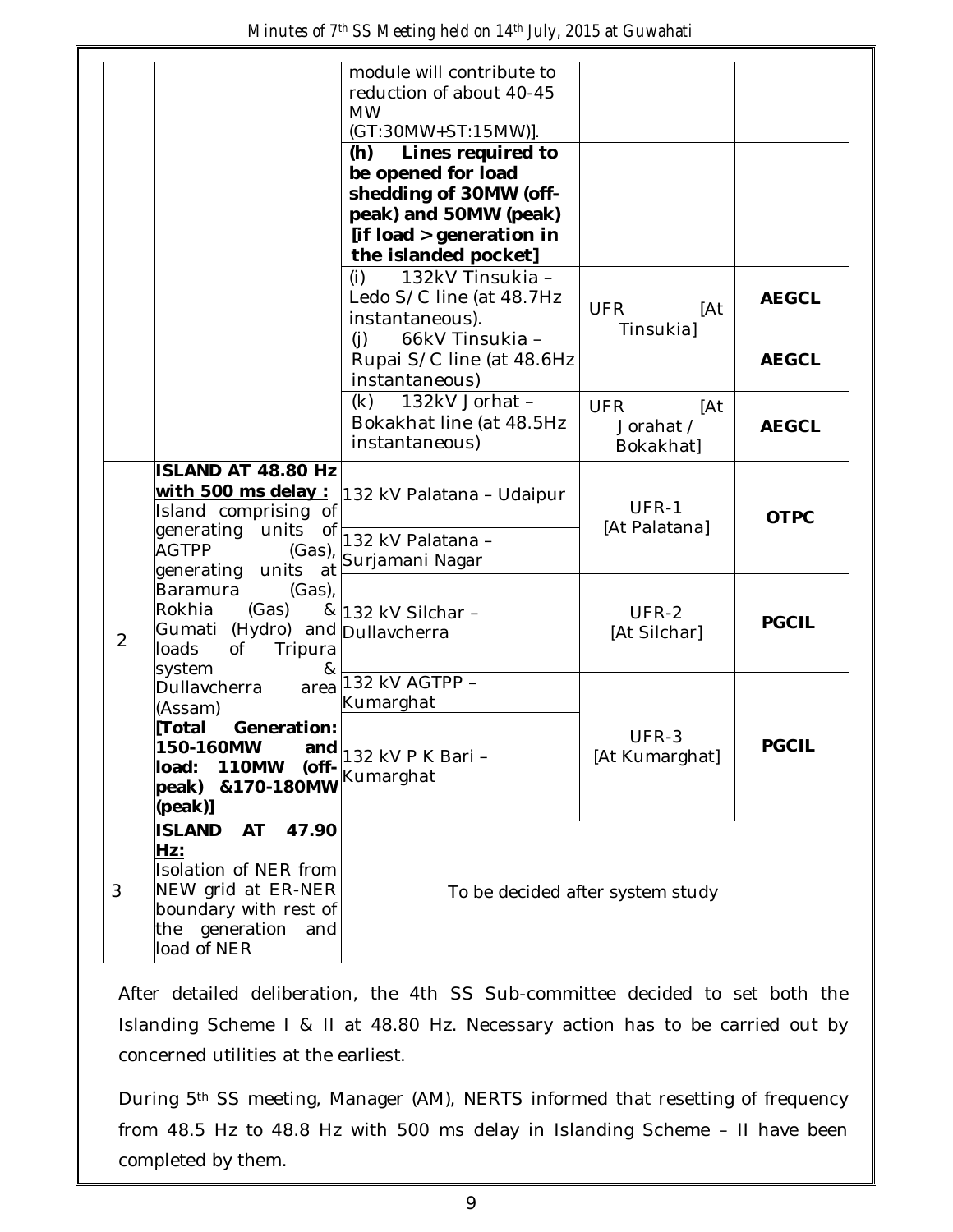OTPC informed that that resetting of frequency from 48.5 Hz to 48.8 Hz with 500 ms delay in Islanding Scheme – II will be completed by May, 2015. The status will be intimated in next meeting.

## *Deliberation of the sub-Committee*

Since no representative from OTPC was present in this meeting, the sub-committee suggested to discuss the issue in the 111th OCC meeting.

During 111st OCC meeting, DGM, OTPC informed that he will take up the matter with concerned division and the same will be intimated shortly to NERLDC/NERPC.

*The Sub-committee noted as above.*

*Action: OTPC.*

# **7. Assessment of Total Transfer Capability (TTC), Transmission Reliability Margin (TRM) and Available Transfer Capability (ATC) by SLDC on respective Inter-State Transmission Corridor**

SLDCs of NER are requested to assess the above on monthly basis, 5 months in advance (eg: TTC/TRM/ATC for the month of November to be calculated by 15th of July), for further assessment of TTC, ATC and TRM of NER–ER corridor, group of control areas, individual control areas with the region and state-control-area to state-control-area by NERLDC, if required.

SLDCs are also requested to send study results for Peak (Export & Import) & Off Peak (Export & Import) along with assumptions in details and 6 nos sav case files (Base Case for Peak & Off Peak, Off Peak & Peak Export & Off Peak & Peak Import) to NERLDC by 15th of the month for the fifth month. All India sav case files have been sent to SLDCs. SLDCs are requested to use this sav case files while computing TTC, ATC & TRM for their state control area.

The latest .sav case files of Off Peak & Peak Cases have been mailed to SLDCs of NER on **8th June, 2015**.

The study results for assessment of Total Transfer Capability (TTC), Transmission Reliability Margin (TRM) and Available Transfer Capability (ATC) have not been received from any SLDC of NER.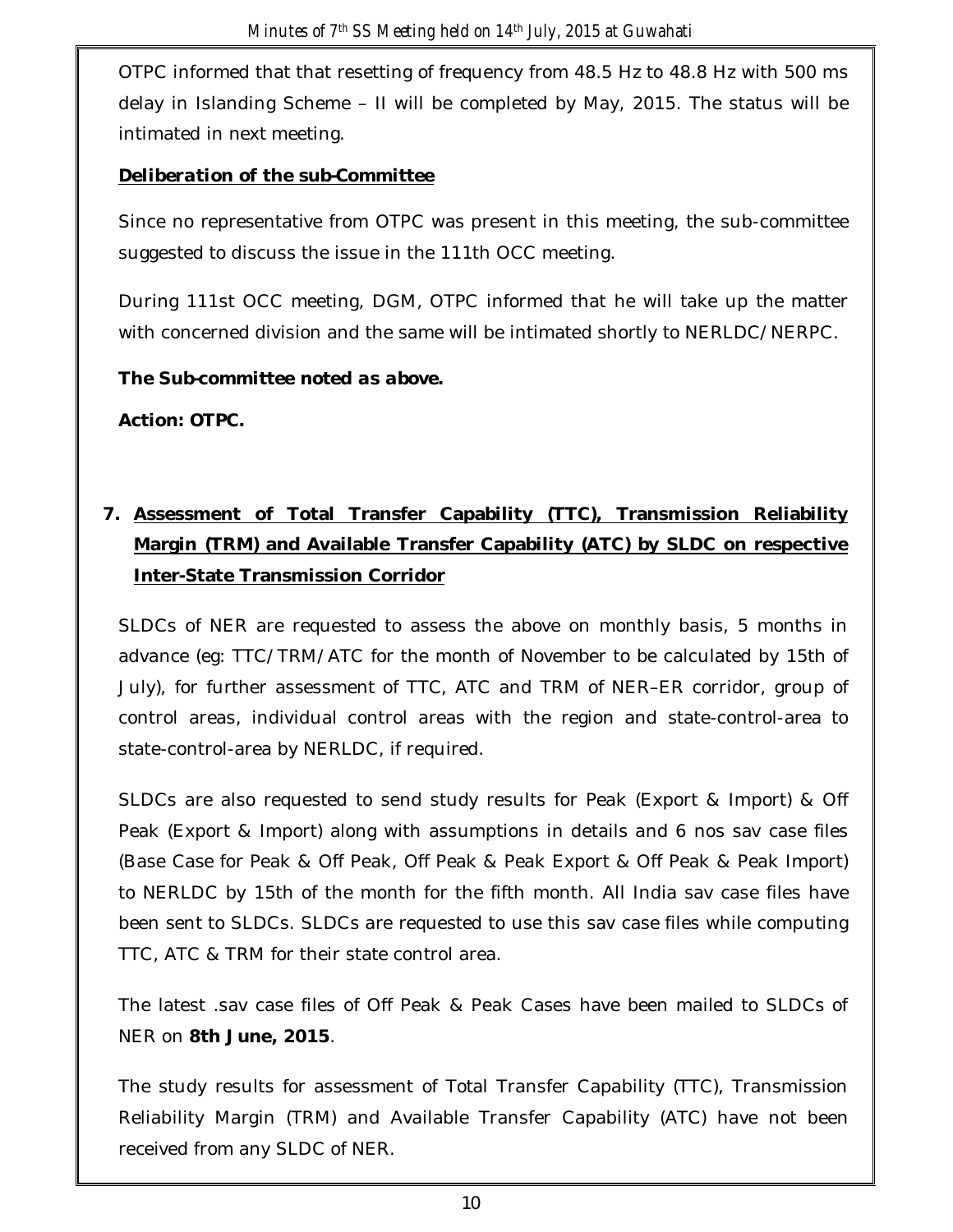NERLDC have assessed TTC of each control area of NER for Nov15 and has been emailed to SLDCs of NER. States may check the TTC of their control areas as computed by NERLDC and issue comments, if any as TTC, ATC & TRM figures of States control area and group of control areas may be uploaded in NLDC website, if required.

### *Deliberation of the sub-Committee*

DGM(SOII), NERLDC requested to SLDCs of NER again for submission of study results of peak & off peak scenarios related to assessment of TTC , TRM & ATC on respective Inter State Transmission Corridor on monthly basis for 5th month by 15th of the month by them. It was discussed to identify the persons of each SLDC of NER who will conduct system study of their system.

The following concerned officers who are carrying out the system studies were furnished by the constituents during 111st OCC meeting.

| Constituent | Name of Nodal Officer | <b>Contact No</b> | Email id: |
|-------------|-----------------------|-------------------|-----------|
|             |                       |                   |           |
| Ar. Pradesh | Domo Kamduk           |                   |           |
| Assam       | Navojit Patir         |                   |           |
| Manipur     | S.J. Kumar Sharma     |                   |           |
| Mizoram     | Zoramdingliana        |                   |           |
| Meghalaya   | D.J. Lyngdoh          |                   |           |
| Nagaland    |                       |                   |           |
| Tripura     | Mrinal Paul           |                   |           |

*The Sub-committee noted as above and requested Nagaland to nominate the concerned officer at the earliest.*

#### *Action: Nagaland*

#### **8. Enhancement of Transformation capacity of 400/132kV Silchar S/S:**

It has been observed that 400/132 kV, 2x200 MVA ICTs at Silchar is highly loaded at peak hours. In case of tripping of any one ICTs, other ICT will be overloaded and may trip subsequently. Due to tripping of both the ICTs, Southern Part of NER may collapse.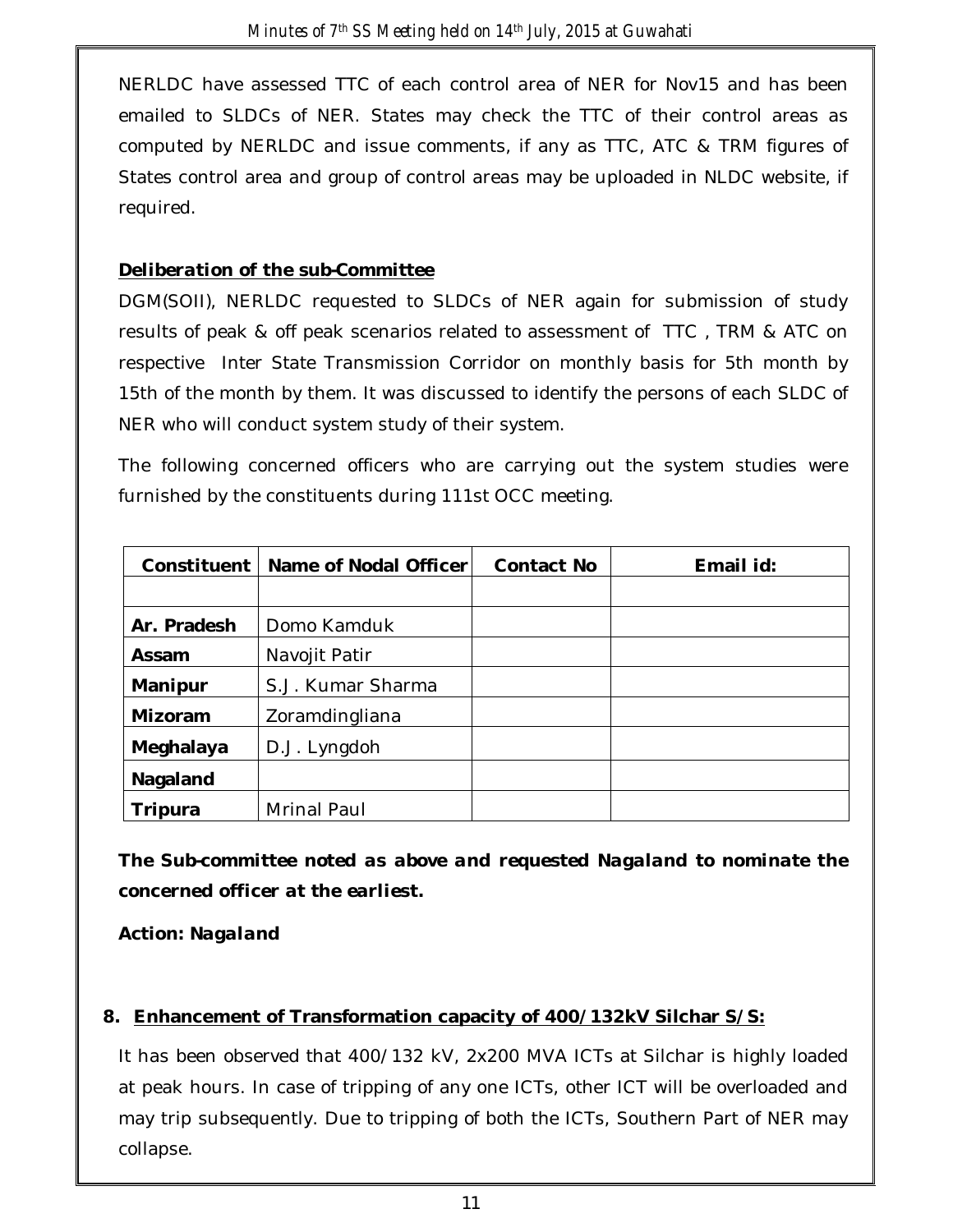To safe, secure & reliable operation of Southern Part of NER, the transformation capacity of 400/132 kV Silchar substation is to be enhanced.

Study results carried out by NERLDC is attached in *Annexure -8 (1 & 2).*

## *Deliberation of the sub-Committee*

NERLDC gave presentation on requirement of additional 400/132 kV, 200 MVA ICT at Silchar in case of tripping of any existing ICT at Silchar as Southern part of NER Grid is not safe under N-1 condition. DGM (SOII), NERLDC informed that most of times, loading of 400/132 kV, x200 MVA ICT at Silchar is more than full capacity of one no of this ICT. Moreover, loading of these ICTs will be increased after commissioning of 132 kV Silchar– P K Bari I & II line & 132 kV Silchar – Melriat I & II lines. Under this condition, southern part of NER grid consisting of Tripura, Manipur, South Assam & Mizoram systems may be insecure. It is requested to install one more 400/132 kV, 200 MVA ICT at Silchar for safe, secure & reliable operation of southern part of NER Grid.

After detailed deliberation, the Sub-committee unanimously agreed to proposal for installation of 3rd ICT at Silchar S/S and requested NERPC to take up the matter to next RPC for endorsement.

*The Sub-committee noted as above.*

*Action: NERPC*

## **9. Requirement of new lines for evacuation of power from 4x21 + 2x25.5 MW AGTPP:**

NERLDC informed that it has been observed that critical lines of Tripura System & lines of POWERGRID in this area will be highly loaded in case of tripping of any critical line in this area & these lines may trip subsequently resulting total collapse of Tripura System.

To address this issue, 132 kV D/C lines from AGTPP to P K Bari are required for safe, secure & reliable operation of the grid.

Study results carried out by NERLDC is attached in *Annexure-9 (I & II).*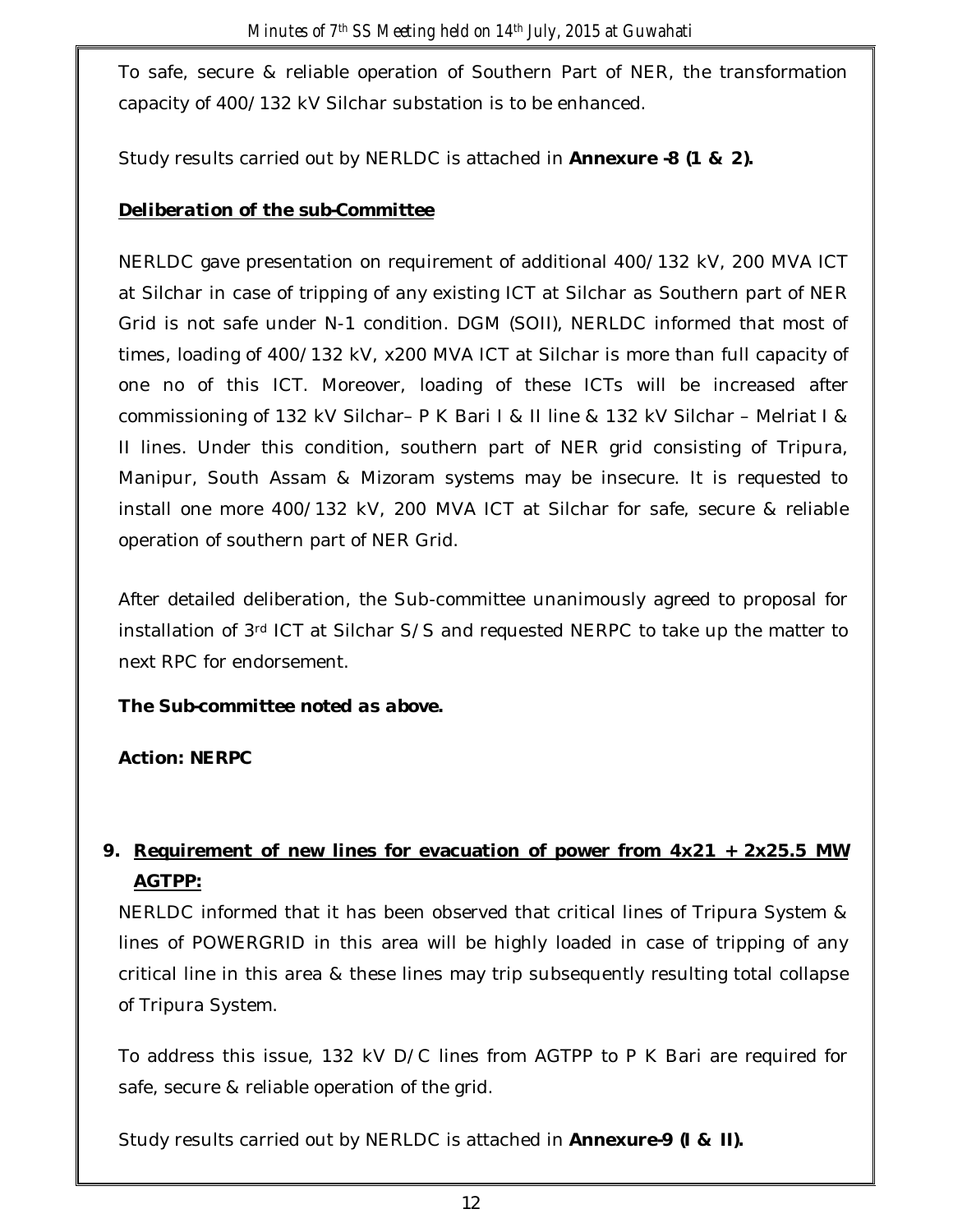### *Deliberation in the meeting*

SE(O) informed that the issue has been discussed in detailed during the 4th Standing Committee of CEA, the forum had decided that the 8 km long Agartala GBPP – Agartala S/s (State) 132 kV D/c line may be re-strung by POWERGRID with high capacity HTLS conductor.

DGM(SOII), NERLDC gave presentation on requirement of new line for safe evacuation of power from **4x21+2x25.5 MW AGTPP.** NERLDC informed that critical lines of POWERGRID & TSECL will be highly loaded in case of tripping of any of these lines & this will result into total collapse of Tripura & AGTPP System. To address this issue, line from AGTPP to P K Bari at 132 kV level is required.

After detailed deliberation, the Sub-committee requested NERLDC to put up the agenda item to Standing Committee of CEA so that necessary approval can be taken up in the next TCC/RPC meeting. Meanwhile, the Sub-committee also requested NERLDC to carry out the system studies regarding constraints of power evacuation from combined cycle of AGTPP.

#### *The Sub-committee noted as above.*

## *Action: NERLDC*

## **10. Load-ability of 132kV Lumshnong – Panchgram Line:**

NERLDC informed that it has been observed from system study that 132 kV Badarpur – Khliehriat line will be highly loaded in case of 700 MW Pallatana generation. To reduce the loading of 132 kV Badarpur – Khliehriat line, 132 kV Lumshnong – Panchgram Line is to be connected in loop. However, it has been seen that loading of 132 kV Lumshnong – Panchgram Line will be around 80 MW in case of tripping of 132 kV 132 kV Badarpur – Khliehriat line. Hence, loading capacity of 132 kV Lumshnong – Panchgram Line is to be enhanced.

The issue was discussed during 98th, 99th, 100th, 101st & 102nd OCC meetings.

The Sub-committee requested to AEGCL and MeECL to take up the necessary action accordingly.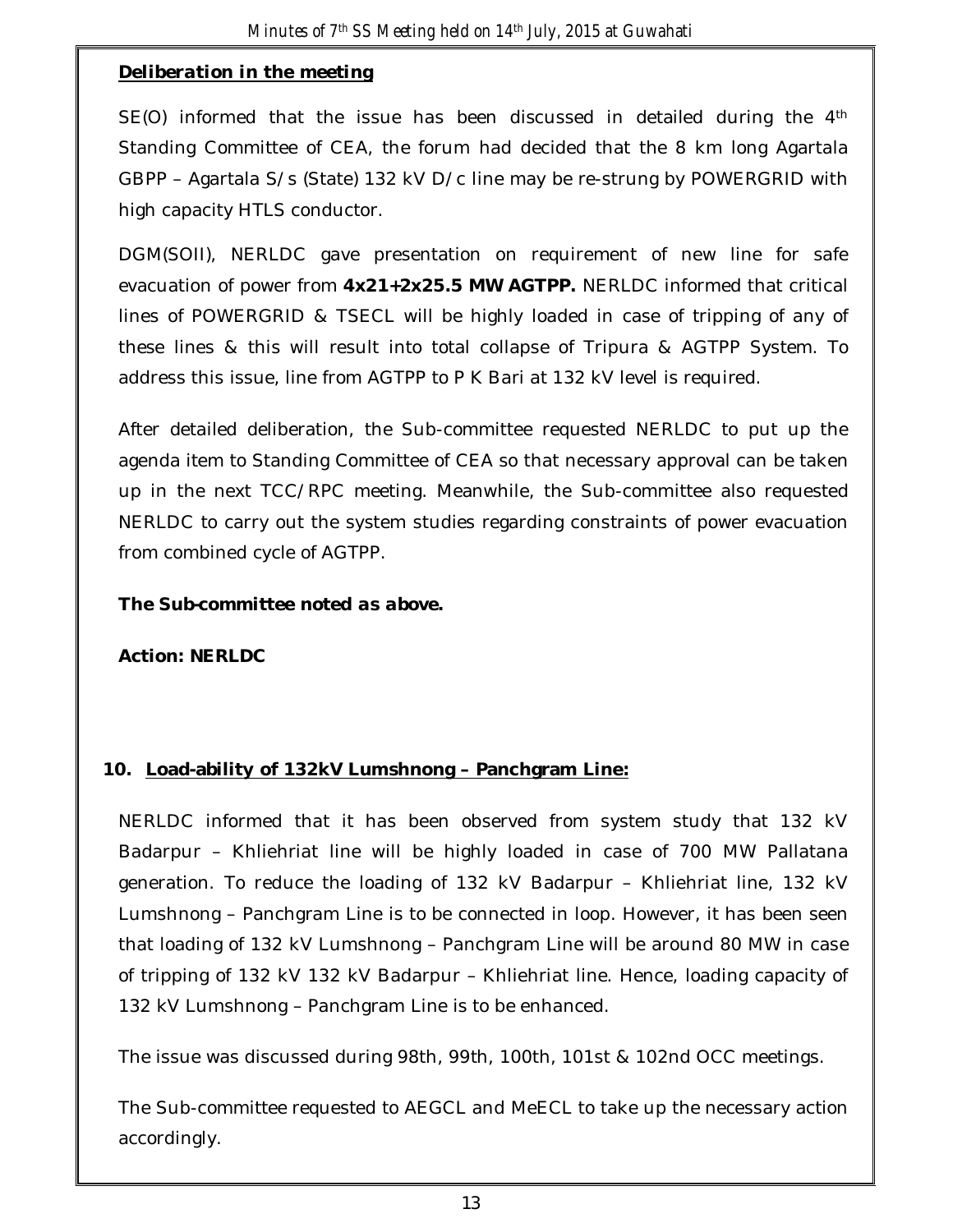## *Deliberation of the Sub-Committee*

EE (MRT), MePTCL had informed during the 35<sup>th</sup> PCC meeting that DPR for Meghalaya portion had already been forwarded to competent authority for approval and action will be taken up soon after the approval.

AGM, Assam requested Meghalaya to send the DPR to them so that they also have to prepare the DPR in line with Meghalaya. Meghalaya agreed.

The Sub-committee suggested Assam & Meghalaya to resolve the issue bilaterally and inform the status of progress to the forum.

#### *The Sub-committee noted as above.*

### *Action: Assam & Meghalaya*

Further, Assam also informed that 132kV Dharmanagar – Dullavcherra needs to be re-conductored with HTLS for enhancement of loadability on this line.

*The Sub-committee requested Assam to take up the matter with Tripura and resolve the issue bilaterally.*

*Action: Assam & Tripura*

*N.B: All Annexures i.e 1(a,b,c,d), 8 (1&2) & 9 (I&II) can be downloaded separately from NERPC website)*

## **Date & Venue of next OCC meeting**

It is proposed to hold the 8<sup>th</sup> SS meeting of NERPC on first week of August, 2015. However, the exact date and venue will be intimated in due course.

The meeting ended with thanks to the Chair.

**\*\*\*\*\*\*\*\*\*\*\***